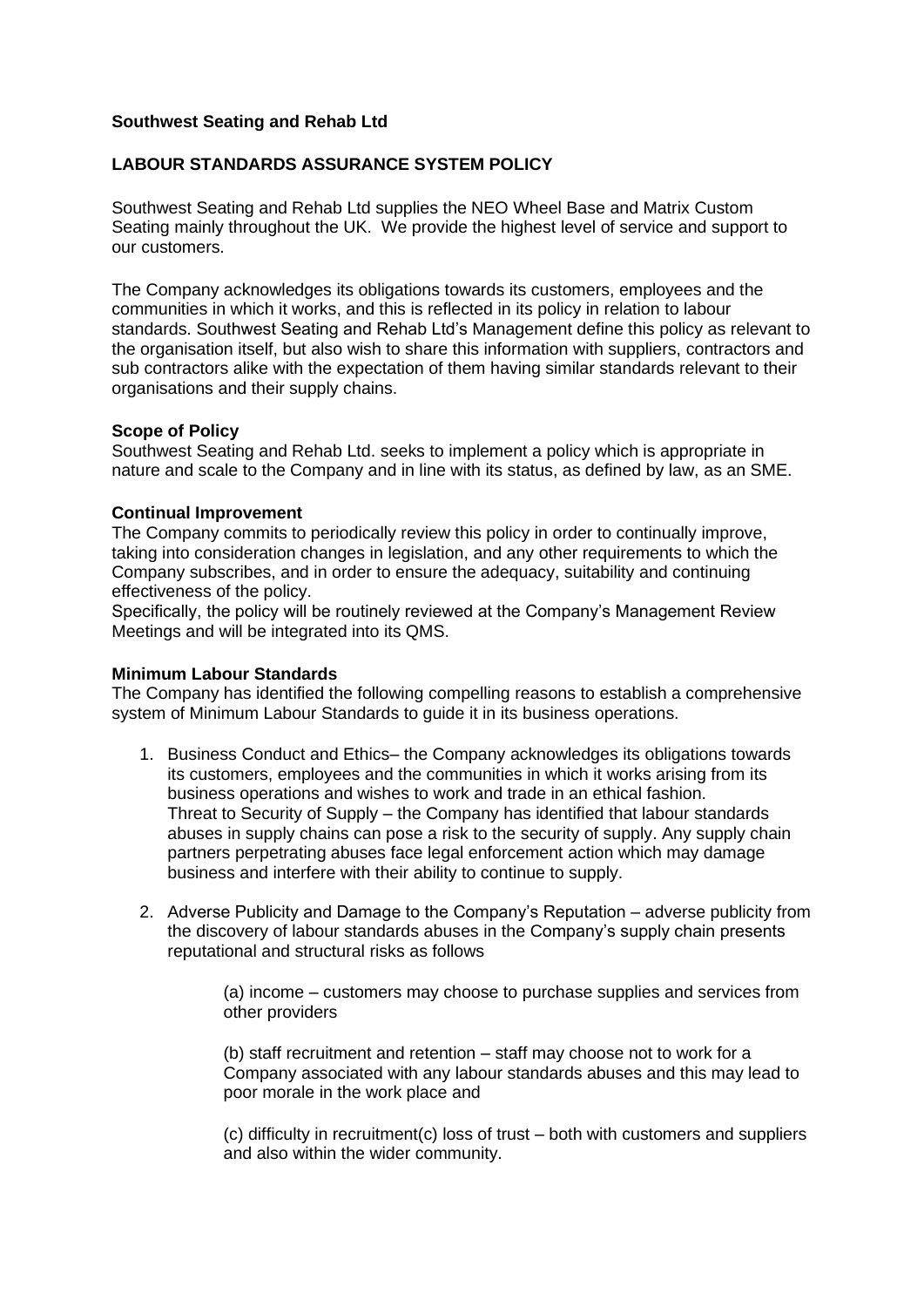3. Reduced Quality Of Goods And Services – the Company recognises that there is commonly a link between poor labour standards and poor quality of goods and services. To this end, it is in the interest of the Company to ensure its suppliers reach minimum labour standards targets at all times.

## **These Minimum Labour Standards Are:**

1. **Child Labour** – the Company does not engage in or support the use of child labour. (According to the International Labour Organisations Worst Forms of Child Labour Convention (1999), all forms of slavery including the sale and trafficking of children for use in compulsory labour, conflict, debt bondage or serfdom shall be prohibited.

Furthermore, the procurement or use of children for illicit activities including prostitution, pornography, drug trafficking or work which by its nature is dangerous to the health, safety and morals of children is also banned).

If the company engages any young workers (eg: on work experience), it will ensure that a suitable risk assessment is carried out and that young persons are not exposed to any hazardous conditions, or in any case work more than 8 hours per day.

- 2. **Forced & Compulsory Labour** the Company shall not engage in or support the use of forced or compulsory labour, or bonded or involuntary prison labour. Employees are free to leave upon reasonable notice.
- 3. **Health & Safety** the Company shall provide a safe and healthy workplace environment and shall take effective steps to prevent potential accidents and injury to employees' health by minimizing, so far as is reasonably practicable, and in cooperation with its employees, the causes of hazards inherent in the workplace. All employees will receive safety and job specific instructions during the course of their employment with the company. Employees shall have access to clean sanitary facilities and drinking water. Responsibility for implementing the Health & Safety element of this policy is assigned to the Financial & Operations Director.
- 4. **Discrimination** the Company shall not engage in or support any discriminatory practices in hiring, remuneration, access to training, promotion, termination or retirement based on race, national or social origin, caste, religion, gender, sexual orientation, political affiliations, age or other conditions that could give rise to discrimination. The Company has an Equal Opportunities Policy which is shown to all new employees at induction.
- 5. **Disciplinary Practices** the Company shall treat all employees with dignity and respect. The Company shall not engage in or tolerate the use of corporal punishment, mental or physical coercion or verbal abuse of personnel. No harsh or inhumane treatment is allowed.
- 6. **Working Hours –** the Company shall comply with applicable laws and industry standards on working hours and holiday entitlements. The Company's normal working hours do not exceed 48 hours per week, overtime hours do not exceed 12 hours per week, and workers will have a minimum of 24 hours of unbroken rest per week. The Company ensures all employees have the legal right to be employed in the UK.